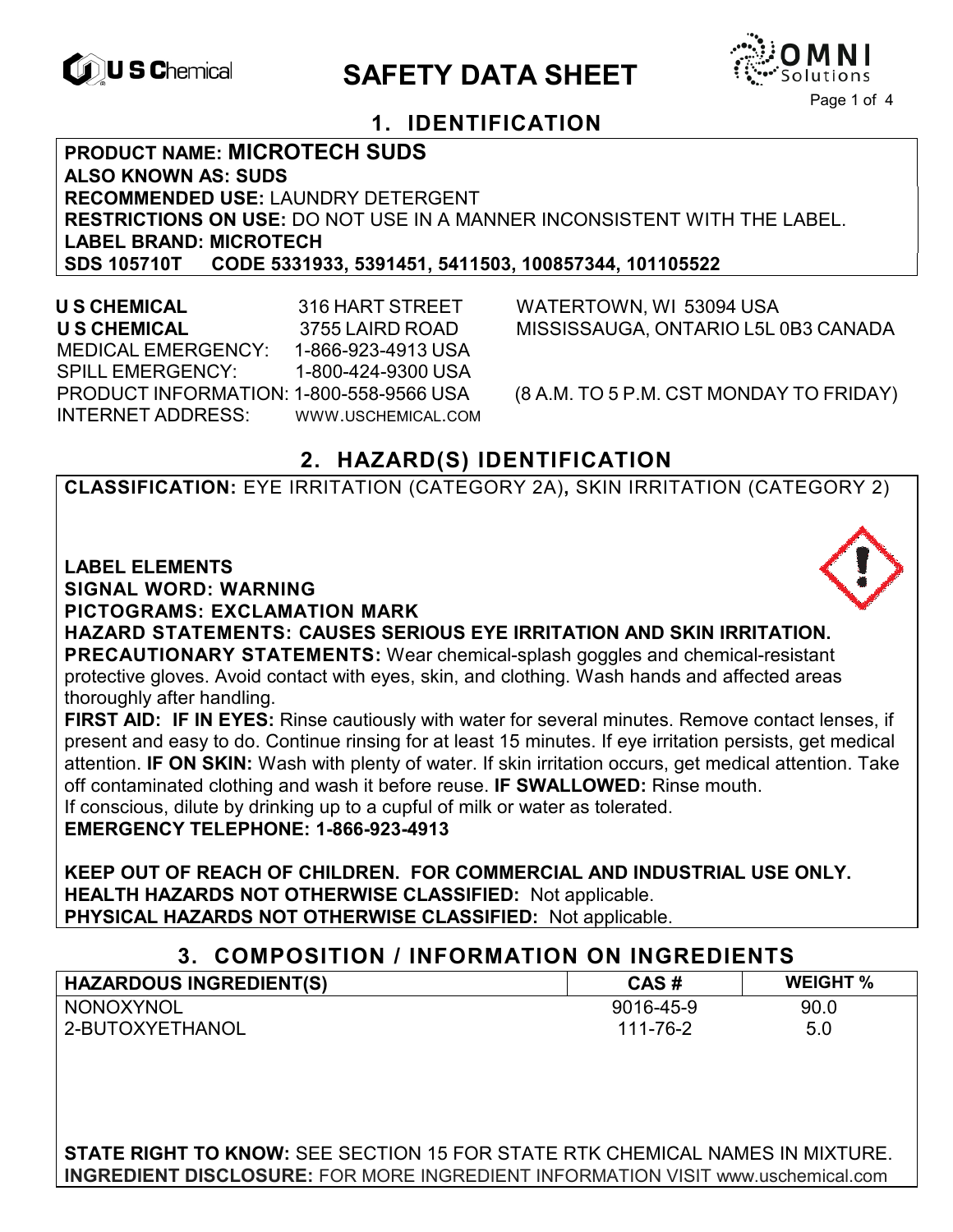# **4. FIRST-AID MEASURES** Page 2 of 4

**IF IN EYES:** RINSE CAUTIOUSLY WITH WATER FOR SEVERAL MINUTES. REMOVE CONTACT LENSES, IF PRESENT AND EASY TO DO. CONTINUE RINSING FOR AT LEAST 15 MINUTES. IF EYE IRRITATION PERSISTS, GET MEDICAL ATTENTION.

**IF ON SKIN:** WASH WITH PLENTY OF WATER. IF SKIN IRRITATION OCCURS, GET MEDICAL ATTENTION. TAKE OFF CONTAMINATED CLOTHING AND WASH IT BEFORE REUSE. **IF SWALLOWED:** RINSE MOUTH. IF CONSCIOUS, DILUTE BY DRINKING UP TO A CUPFUL OF MILK OR WATER AS TOLERATED.

**IF INHALED:** NO SPECIFIC FIRST AID MEASURES ARE REQUIRED. **EMERGENCY TELEPHONE: 1-866-923-4913** 

**MOST IMPORTANT SYMPTOMS / EFFECTS:** CAUSES SERIOUS EYE IRRITATION AND SKIN IRRITATION.

**MEDICAL CONDITIONS AGGRAVATED:** NONE KNOWN. **NOTE TO PHYSICIAN:** CALL 1-866-923-4913 FOR EXPOSURE MANAGEMENT ASSISTANCE.

# **5. FIRE-FIGHTING MEASURES**

**CHEMICAL HAZARDS:** EYE AND SKIN IRRITATION. NON-FLAMMABLE. **COMBUSTION PRODUCT HAZARDS:** OXIDES OF CARBON AND OTHER FUMES. **METHODS:** SELECT EXTINGUISHER AND METHODS BASED ON FIRE SIZE AND TYPE. **EQUIPMENT:** WEAR SCBA AND FULL PROTECTIVE GEAR AS CONDITIONS WARRANT. **NFPA RATING:** HEALTH-2/FLAMMABILITY-0/ INSTABILITY-0/SPECIAL HAZARD-N.AP. **SUITABLE EXTINGUISHERS:** WATER, DRY CHEMICAL, CO2 OR FOAM SUITABLE FOR FIRE. **UNSUITABLE EXTINGUISHERS:** NO RESTRICTIONS BASED ON CHEMICAL HAZARDS.

# **6. ACCIDENTAL RELEASE MEASURES**

**PERSONAL PRECAUTIONS:** EVACUATE UNPROTECTED PERSONNEL FROM AREA. WEAR PERSONAL PROTECTION. RUBBER BOOTS RECOMMENDED. SEE SECTION 8. VENTILATE AREA IF NEEDED. BE CAREFUL NOT TO SLIP. WASH THOROUGHLY AFTER CLEAN-UP. **ENVIRONMENTAL PRECAUTIONS:** PREVENT SPILL FROM ENTERING DRAIN, STORM SEWER OR SURFACE WATERWAY. PREVENT WATER AND SOIL CONTAMINATION. **CLEAN-UP METHODS:** SMALL SPILLS MAY BE WIPED UP AND RINSED WITH WATER. FOR LARGER SPILLS, DIKE TO CONTAIN. PUMP TO LABELED CONTAINER OR ABSORB SPILLAGE AND SCOOP UP WITH INERT ABSORBENT MATERIAL. AFTER SPILL COLLECTION, RINSE AREA WITH WATER AND FOLLOW WITH NORMAL CLEAN-UP PROCEDURES.

# **7. HANDLING AND STORAGE**

**HANDLING:** FOLLOW ALL LABEL DIRECTIONS. INSTRUCT PERSONNEL ABOUT PROPER USE, HAZARDS, PRECAUTIONS, AND FIRST AID MEASURES. AVOID CONTACT WITH EYES, SKIN AND CLOTHING. TAKE OFF CONTAMINATED CLOTHING AND WASH IT BEFORE REUSE. DO NOT TASTE OR SWALLOW. PRODUCT RESIDUE MAY REMAIN ON OR IN EMPTY CONTAINERS. HANDLE CAREFULLY TO AVOID DAMAGING CONTAINER. **STORAGE:** KEEP CONTAINER CLOSED WHEN NOT IN USE. STORAGE AT AMBIENT TEMPERATURES IN A DRY AREA OUT OF DIRECT SUNLIGHT. PROTECT FROM FREEZING. ROTATE STOCK REGULARLY. KEEP AWAY FROM FOOD AND DRINK. KEEP OUT OF REACH OF CHILDREN.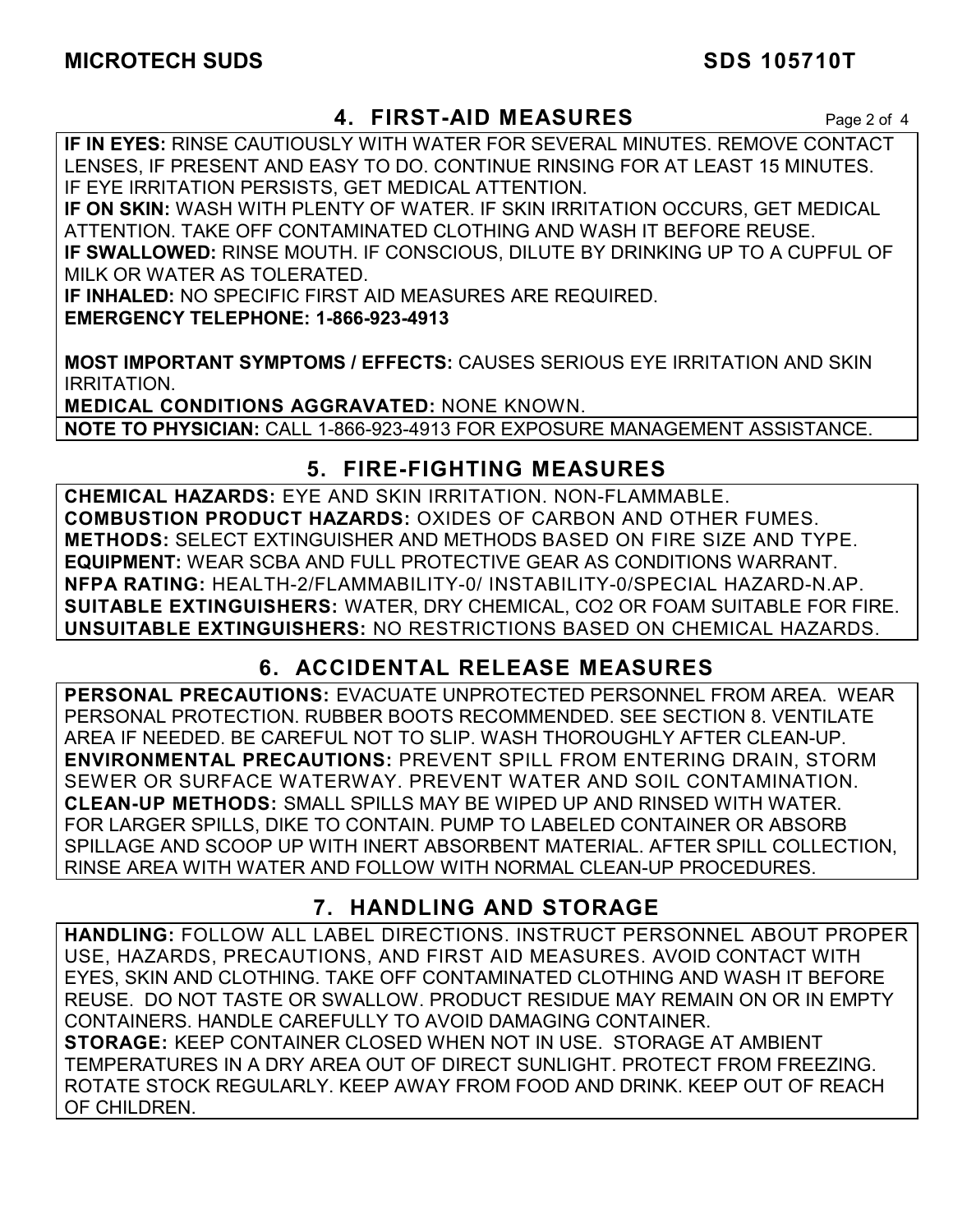## **MICROTECH SUDS SDS 105710T**

## **8. EXPOSURE CONTROLS / PERSONAL PROTECTION** Page 3 of 4

**EXPOSURE LIMITS:** NONOXYNOL = NONE 2-BUTOXYETHANOL = 20 PPM TWA (ACGIH), 50 PPM TWA-SKIN (OSHA) **ENGINEERING CONTROLS:** GENERAL ROOM VENTILATION IS TYPICALLY ADEQUATE.

### **PERSONAL PROTECTION**

**EYES:** CHEMICAL-SPLASH SAFETY GOGGLES.

**HANDS:** CHEMICAL-RESISTANT PROTECTIVE GLOVES (NITRILE, NEOPRENE OR RUBBER). **RESPIRATORY:** PROTECTIVE EQUIPMENT NOT REQUIRED WITH NORMAL USE.

NIOSH/MSHA CERTIFIED RESPIRATOR IF EXPOSURE LIMITS ARE EXCEEDED.

**FEET:** PROTECTIVE EQUIPMENT NOT REQUIRED.

**BODY:** PROTECTIVE EQUIPMENT NOT REQUIRED.

**HYGIENE MEASURES:** HANDLE IN ACCORDANCE WITH GOOD INDUSTRIAL HYGIENE AND SAFETY PRACTICE. TAKE OFF CONTAMINATED CLOTHING AND WASH IT BEFORE RE-USE. WASH HANDS AND AFFECTED AREAS THOROUGHLY AFTER HANDLING.

# **9. PHYSICAL AND CHEMICAL PROPERTIES**

| APPEARANCE: DARK ROYAL BLUE LIQUID                     | <b>AUTO-IGNITION TEMPERATURE: N.AV.</b>          |  |  |
|--------------------------------------------------------|--------------------------------------------------|--|--|
| <b>ODOR: CITRUS</b>                                    | DECOMPOSITION TEMPERATURE: N.AV.                 |  |  |
| <b>pH CONCENTRATE: 8.0</b>                             | <b>EXPLOSIVE LIMITS (LEL/UEL): NONE</b>          |  |  |
| pH READY-TO-USE: N.AP.                                 | <b>EVAPORATION RATE: N.AV.</b>                   |  |  |
| pH @ USE DILUTION: N.AV.                               | FLAMMABILITY (SOLID, GAS): N.AP.                 |  |  |
| <b>PHYSICAL STATE: LIQUID</b>                          | <b>FLASH POINT: NONE</b>                         |  |  |
| <b>RELATIVE DENSITY (WATER): 1.060</b>                 | <b>INITIAL BOILING POINT/RANGE: N.AV.</b>        |  |  |
| <b>SOLUBILITY (WATER): COMPLETE</b>                    | <b>MELTING POINT/FREEZING POINT: N.AV.</b>       |  |  |
| VAPOR PRESSURE: N.AV.                                  | <b>ODOR THRESHOLD: N.AV.</b>                     |  |  |
| <b>VAPOR DENSITY: N. AV.</b>                           | <b>PARTITION COEFF. (N-OCTANOL/WATER): N.AV.</b> |  |  |
| <b>VISCOSITY: SLIGHTLY VISCOUS</b>                     | <b>OTHER: N.AV.</b>                              |  |  |
| ATANI I T V A I R R R A T I V I T V<br><i><b>A</b></i> |                                                  |  |  |

# **10. STABILITY AND REACTIVITY**

**REACTIVITY:** NO HAZARD.

**CHEMICAL STABILITY:** STABLE.

**POSSIBILITY OF HAZARDOUS REACTIONS:** NONE KNOWN. WILL NOT POLYMERIZE. **CONDITIONS TO AVOID:** TEMPERATURES BELOW 35°F (1.6°C) OR ABOVE 120°F (49°C). **MATERIALS TO AVOID:** DIRECT MIXING WITH OTHER CHEMICALS. MIX ONLY WITH WATER. **HAZARDOUS DECOMPOSITION PRODUCTS:** NONE UNDER NORMAL CONDITIONS.

# **11. TOXICOLOGICAL INFORMATION**

**ROUTES OF EXPOSURE:** EYES, SKIN, INGESTION, INHALATION. **INFORMATION ON ROUTES OF EXPOSURE:** NO LC50/LD50 TEST DATA ON MIXTURE. **ACUTE EFFECTS /SYMPTOMS** 

 **EYES:** CAUSES SERIOUS EYE IRRITATION. MAY CAUSE PAIN, REDNESS AND WATERING. **SKIN:** CAUSES SKIN IRRITATION. MAY CAUSE DISCOMFORT, DRYING AND REDNESS. **INGESTION:** MAY CAUSE IRRITATION, NAUSEA, VOMITING AND DIARRHEA. **INHALATION:** NONE KNOWN.

**CHRONIC / OTHER EFFECTS:** NO REPORTABLE GERM CELL MUTAGENS, SKIN SENSITIZERS, RESPIRATORY SENSITIZERS, REPRODUCTIVE TOXINS OR ASPIRATION HAZARDS. **SPECIFIC TARGET ORGANS (SINGLE/REPEATED):** NONE KNOWN.

**NUMERICAL MEASURES OF TOXICITY:** ATEmix (ORAL-RAT) = ABOVE 2000 MG / KG **CARCINOGENS:** NO REPORTABLE ACGIH, IARC, NTP, OR OSHA CARCINOGENS.